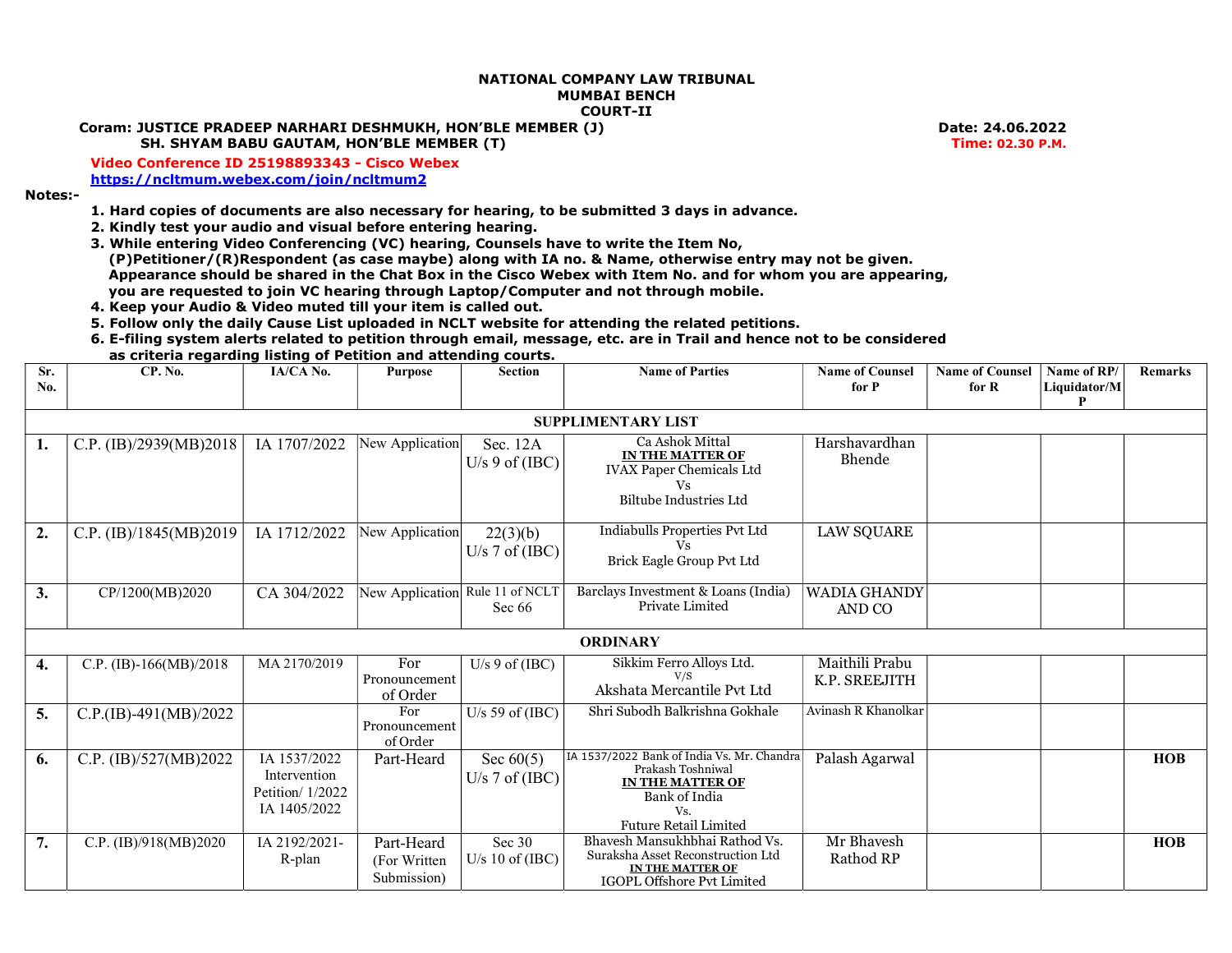| 8.  | C.P. (IB)/1111(MB)2019  | IA 1100/2022                 | Further<br>Consideration | Sec $60(5)$<br>U/s $9$ of (IBC) | Ramesh D. Shah Vs. Vijay Pitamber Lulla<br><b>IN THE MATTER OF</b>          | Kunal Kanungo                 |  | <b>HOB</b> |
|-----|-------------------------|------------------------------|--------------------------|---------------------------------|-----------------------------------------------------------------------------|-------------------------------|--|------------|
|     |                         |                              |                          |                                 | Aries Agro Ltd<br>V/s                                                       |                               |  |            |
|     |                         |                              |                          |                                 | Etco Industries Pvt Ltd                                                     |                               |  |            |
| 9.  | C.P. (IB)/2808(MB)2018  | IA 1045/2021-<br>R-Plan      | Further                  | Sec $43(1)$ r/w<br>Sec $44(1)$  | IA 1358/2020 Akshay R Padliya Vs.<br>Panache Aluminium Extrusions Pvt. Ltd. | <b>AKR Advisors LLP</b>       |  | <b>HOB</b> |
|     |                         | IA 532/2021                  | Consideration            | Sec $66(1)$                     | IA 1480/2020 Akshay R Padliya Vs.                                           |                               |  |            |
|     |                         | IA 545/2021                  |                          | Sec $60(5)$                     | Anuj Bajpai<br><b>IN THE MATTER OF</b>                                      |                               |  |            |
|     |                         | IA 730/2021                  |                          | Sec $12(2)$                     | <b>DENA Bank</b>                                                            |                               |  |            |
|     |                         | IA 2648/2021<br>IA 1358/2022 |                          | Sec 30                          | <b>VS</b>                                                                   |                               |  |            |
|     |                         | IA 1482/2022                 |                          |                                 | U/s 7 of (IBC) Panache Aluminium Extrusions Pvt. Ltd.                       |                               |  |            |
| 10. | C.P.(IB)-3788(MB)/2019  | IA 1673/2022                 | Further                  | Sec $60(5)$                     | <b>Bank</b> of India<br>V/s                                                 | PRM Legal<br>Prajakta Menezes |  | <b>HOB</b> |
|     |                         |                              | Consideration            | $U/s$ 7 of (IBC)                | Spectra Industries Ltd                                                      |                               |  |            |
| 11. | C.P. (IB)-1191(MB)/2021 | IA 609/2022                  | Part-Heard               | Sec 7 of (IBC)                  | <b>Yes Bank Limited</b>                                                     | Amit Jajoo                    |  | <b>HOB</b> |
|     |                         |                              |                          |                                 | V/s<br>Deserve Exim Private Limited                                         |                               |  |            |
| 12. | C.P. (IB)/433(MB)2018   | IA 2228/2021-                | Part-Heard               | Sec 30                          | Prakash D Naringrekar The Resolution                                        | <b>MDP</b> Partners           |  | <b>HOB</b> |
|     |                         | R-plan                       |                          | $U/s$ 9 of (IBC)                | Professional of Shreechem                                                   |                               |  |            |
|     |                         | IA 699/2020                  |                          |                                 | Pharmaceuticals Pvt Ltd<br>IN THE MATTER OF                                 |                               |  |            |
|     |                         | IA 418/2020                  |                          |                                 | Rukson Packaging Pvt Ltd.                                                   |                               |  |            |
|     |                         |                              |                          |                                 | V/s<br>Shreechem Pharmaceuticals Pvt Ltd                                    |                               |  |            |
| 13. | C.P.(IB)-604(MB)/2018   |                              | Further                  | $\overline{U/s}$ 7 of (IBC)     | Gill International Ltd.                                                     | Sushama                       |  |            |
|     |                         |                              | Consideration            |                                 | V/s                                                                         | M.Kadam                       |  |            |
|     | C.P.(IB)-3528(MB)/2018  |                              |                          | U/s $7$ of (IBC)                | Unimers India ltd.<br><b>Oriental Bank of Commerce</b>                      | <b>MDP &amp; Partners</b>     |  |            |
| 14. |                         |                              | Further<br>Consideration |                                 | V/s                                                                         |                               |  |            |
|     |                         |                              |                          |                                 | Vadraj Cement Ltd                                                           |                               |  |            |
| 15. | C.P.(IB)-4603(MB)/2019  |                              | Further                  | $\overline{U/s}$ 7 of (IBC)     | Punjab National Bank<br>V/s                                                 | Intralegal                    |  |            |
|     |                         |                              | Consideration            |                                 | Vadraj Cement Limited                                                       |                               |  |            |
| 16. | C.P.(IB)-3553(MB)/2019  |                              | Part-Heard               | U/s $7$ of (IBC)                | <b>Bank of Maharashtra</b><br><b>VS</b>                                     | Pawar& Associates             |  |            |
|     |                         |                              |                          |                                 | Universal Tube Accessories Pvt Ltd                                          |                               |  |            |
| 17. | C.P. (IB)/3702(MB)2019  |                              | Further                  | U/s $7$ of (IBC)                | Punjab National Bank (Oriental Bank of   MDP & Partners-                    |                               |  |            |
|     |                         |                              | Consideration            |                                 | Commerce)<br>V/s                                                            | Nishit Dhruva                 |  |            |
|     |                         |                              |                          |                                 | Sion Panvel Tollways Pvt Ltd                                                |                               |  |            |
| 18. | C.P.(IB)-594(MB)/2022   |                              | Further                  | $U/s$ 7 of (IBC)                | Piramal Capital & Housing Finance limited                                   | Wadia Ghandy                  |  |            |
|     |                         |                              | Consideration            |                                 | Vs.<br>Wamika Real Estate Private Limited                                   | And Co                        |  |            |
| 19. | C.P.(IB)-656(MB)/2022   |                              | Further                  | $U/s$ 7 of (IBC)                | Piramal Capital & Housing Finance Limited                                   | <b>WADIA GHANDY</b>           |  |            |
|     |                         |                              | Consideration            |                                 | Vs.<br>Prithvi Residency Private Limited                                    | AND CO                        |  |            |
| 20. | C.P.(IB)/1130(MB)2017   | IA 293/2021                  | Further                  | Sec $54(1)$                     | Jeetendra DaryaniApplicant                                                  | Shavez Mukri                  |  |            |
|     |                         | IA 2301/2021                 | Consideration            | $U/s$ 7 of (IBC)                | IN THE MATTER OF                                                            | Maneesha Patel                |  |            |
|     |                         |                              |                          |                                 | Vertex Chemicals<br>V/s                                                     |                               |  |            |
|     |                         |                              |                          |                                 | Arient Scientics Pvt.Ltd.                                                   |                               |  |            |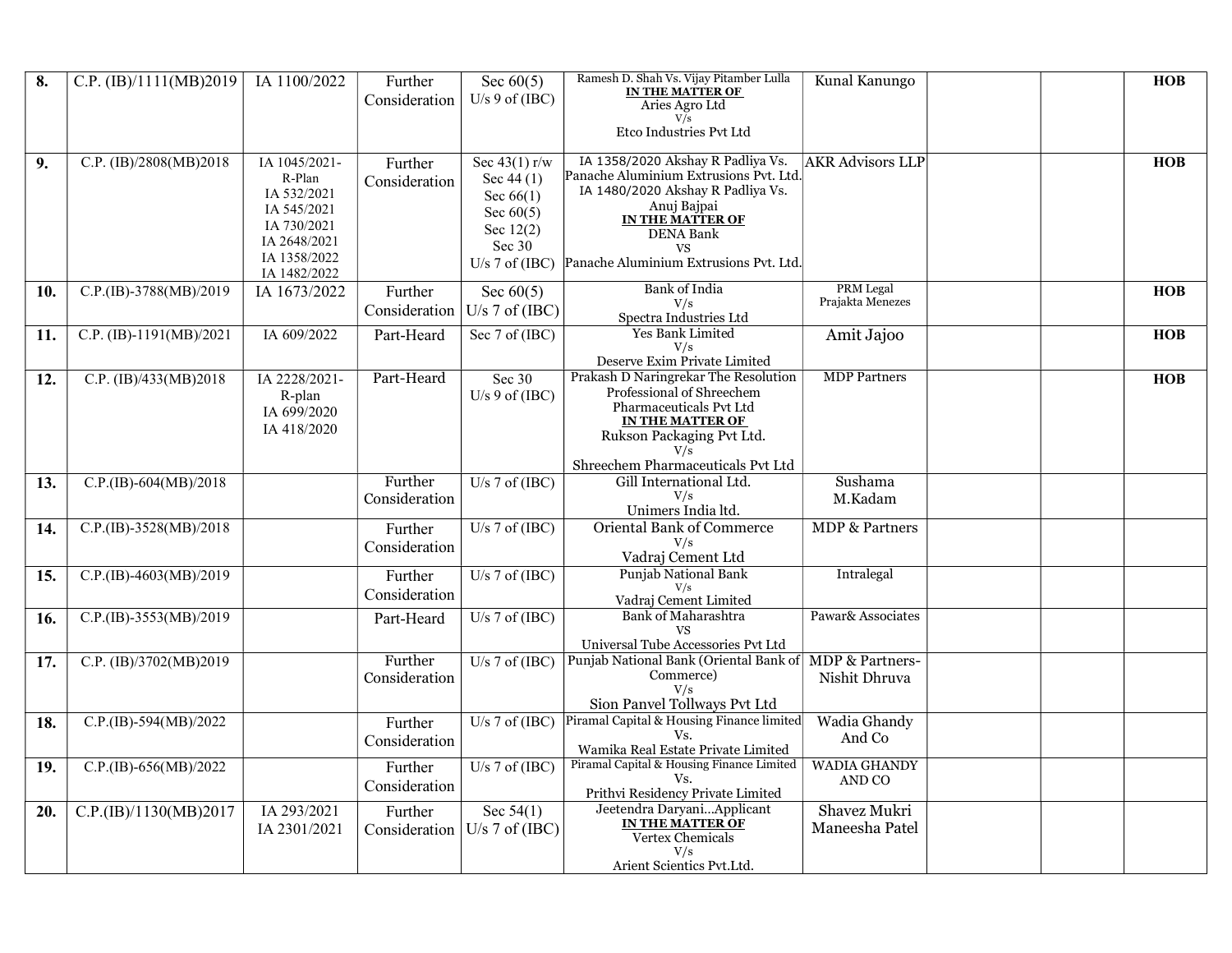| 21. | C.P. (IB)/1262(MB)2017   | IA 547/2022<br>MA 930/2018 | Further<br>Consideration | Sec 54(1)<br>U/s $7$ of (IBC) | Avil Menezes Vs. Stellar Marine Food<br>Processor Indiaprivate Limited<br><b>IN THE MATTER OF</b><br>Kotak Mahindra Bank Ltd.<br>Vs. | Aniruth<br>Purusothaman G     |  |  |
|-----|--------------------------|----------------------------|--------------------------|-------------------------------|--------------------------------------------------------------------------------------------------------------------------------------|-------------------------------|--|--|
|     |                          |                            |                          |                               | Parekh Aluminex Ltd.                                                                                                                 |                               |  |  |
| 22. | CP(IB) 1832/MB/2017      | IA 1582/2020               | Further<br>Consideration | U/s $7$ of (IBC)              | IA 1582/2020 Abhijit Guhathakurtha<br><b>IN THE MATTER OF</b><br>IDBI Bank Limited.<br>Vs                                            | Indrajeet Rajendra<br>Hingane |  |  |
|     |                          |                            |                          |                               | EPC Constructions India Limited                                                                                                      |                               |  |  |
| 23. | C.P. (IB)/559(MB)2018    | IA 2104/2021               | Further                  | U/s 60(5)                     | State Bank of India.<br>V/S                                                                                                          | Vaish Associates              |  |  |
|     |                          |                            | Consideration            | U/s $7$ of (IBC)              | Trend Electronics Ltd.                                                                                                               |                               |  |  |
| 24. | C.P. (IB)/1806(MB)2019   | IA 1238/2022               | Further                  | Application under             | Vidyadhar Sarfare Vs. Dr. Vilas                                                                                                      | Aniket Malu                   |  |  |
|     |                          |                            | Consideration            | any other<br>provisions- IBC  | Pandurang Sable<br>IN THE MATTER OF                                                                                                  |                               |  |  |
|     |                          |                            |                          | U/s $7$ of (IBC)              | Dr. Vilas Pandurang Sable & Ors                                                                                                      |                               |  |  |
|     |                          |                            |                          |                               | V/s<br>Sant Dnyaneshwar Hospital Pvt Ltd                                                                                             |                               |  |  |
| 25. | C.P. $(B)/4289(MB)2018$  | IA 1239/2022-              | Further                  | Sec 30                        | Shekhar Kumar Agrawal                                                                                                                | The Law Point                 |  |  |
|     |                          | R-Plan                     | Consideration            | U/s $7$ of (IBC)              | IN THE MATTER OF<br>Edelweiss Assets Reconstruction Co Ltd                                                                           |                               |  |  |
|     |                          |                            |                          |                               | V/s                                                                                                                                  |                               |  |  |
|     |                          |                            |                          | U/s $9$ of (IBC)              | Siddharth World Trade Pvt Ltd<br>Wallop Advertising Pvt. Ltd                                                                         | Zain Khan                     |  |  |
| 26. | C.P.(IB)-2853(MB)/2018   |                            | Further<br>Consideration |                               | V/s                                                                                                                                  |                               |  |  |
|     |                          |                            |                          |                               | Reliance Web Store Ltd                                                                                                               |                               |  |  |
| 27. | C.P.(IB)-3591(MB)/2018   |                            | Further                  | U/s $9$ of (IBC)              | <b>Ultratech Cement Limited</b>                                                                                                      | Mahajan & Mahajan             |  |  |
|     |                          |                            | Consideration            |                               | Waterfront Buildcon LLP                                                                                                              |                               |  |  |
| 28. | C.P. (IB)/4350(MB)2018   |                            | Further                  | U/s $9$ of (IBC)              | Kerilee Investments Limited                                                                                                          | PSL ADVOCATES                 |  |  |
|     |                          |                            | Consideration            |                               | Vs.<br>Swastik Tungsten Private Limited                                                                                              | AND SOLICITORS                |  |  |
| 29. | C.P.(IB)-1107(MB)/2019   |                            | Further                  | U/s $9$ of (IBC)              | <b>Bhagwati Steel Enterprises</b>                                                                                                    | Law Chambers of               |  |  |
|     |                          |                            | Consideration            |                               | V/s                                                                                                                                  | Siddharth Murarka             |  |  |
| 30. | C.P.(IB)-1108(MB)/2019   |                            | Further                  | U/s $9$ of (IBC)              | Truly Creative Developers Pvt.Ltd<br>Amit Steel                                                                                      | Law Chamber of                |  |  |
|     |                          |                            | Consideration            |                               | V/s                                                                                                                                  | Siddharth Murarka             |  |  |
|     |                          |                            |                          |                               | Truly Creative Developers Pvt.Ltd<br>Mukta Arts Ltd                                                                                  |                               |  |  |
| 31. | C.P.(IB)-1452(MB)/2019   |                            | Further<br>Consideration | U/s $9$ of (IBC)              | V/s                                                                                                                                  | Kusumakar<br>Kaushik          |  |  |
|     |                          |                            |                          |                               | Mickey Methas Health Beyond Fitness                                                                                                  |                               |  |  |
|     | C.P.(IB)-2692(MB)/2019   |                            |                          | U/s $9$ of (IBC)              | Pvt Ltd<br>Kalindee Rail Nirman                                                                                                      | <b>AVP Partners</b>           |  |  |
| 32. |                          |                            | Further<br>Consideration |                               | V/s                                                                                                                                  |                               |  |  |
|     |                          |                            |                          |                               | Arshiya Rail Infrastructure Ltd                                                                                                      |                               |  |  |
| 33. | $C.P.(IB)-3513(MB)/2019$ |                            | Further                  | U/s $9$ of (IBC)              | Sicagen India Limited<br>V/s                                                                                                         | K R Chauhan & Co              |  |  |
|     |                          |                            | Consideration            |                               | Precitech Heavy Equipment Pvt Ltd                                                                                                    |                               |  |  |
| 34. | C.P.(IB)-3626(MB)/2019   |                            | Further                  | U/s $9$ of (IBC)              | IB Jewels                                                                                                                            | Lakshmikumaran &              |  |  |
|     |                          |                            | Consideration            |                               | V/s<br>Birla Jewels Ltd                                                                                                              | Sridharan                     |  |  |
| 35. | C.P.(IB)-3764(MB)/2019   |                            | Further                  | U/s $9$ of (IBC)              | Dev Bhumi Cold Chain Pvt Ltd                                                                                                         | D.Y Wani & Co.                |  |  |
|     |                          |                            | Consideration            |                               | V/s<br>Greeneries Agro Pvt Ltd                                                                                                       |                               |  |  |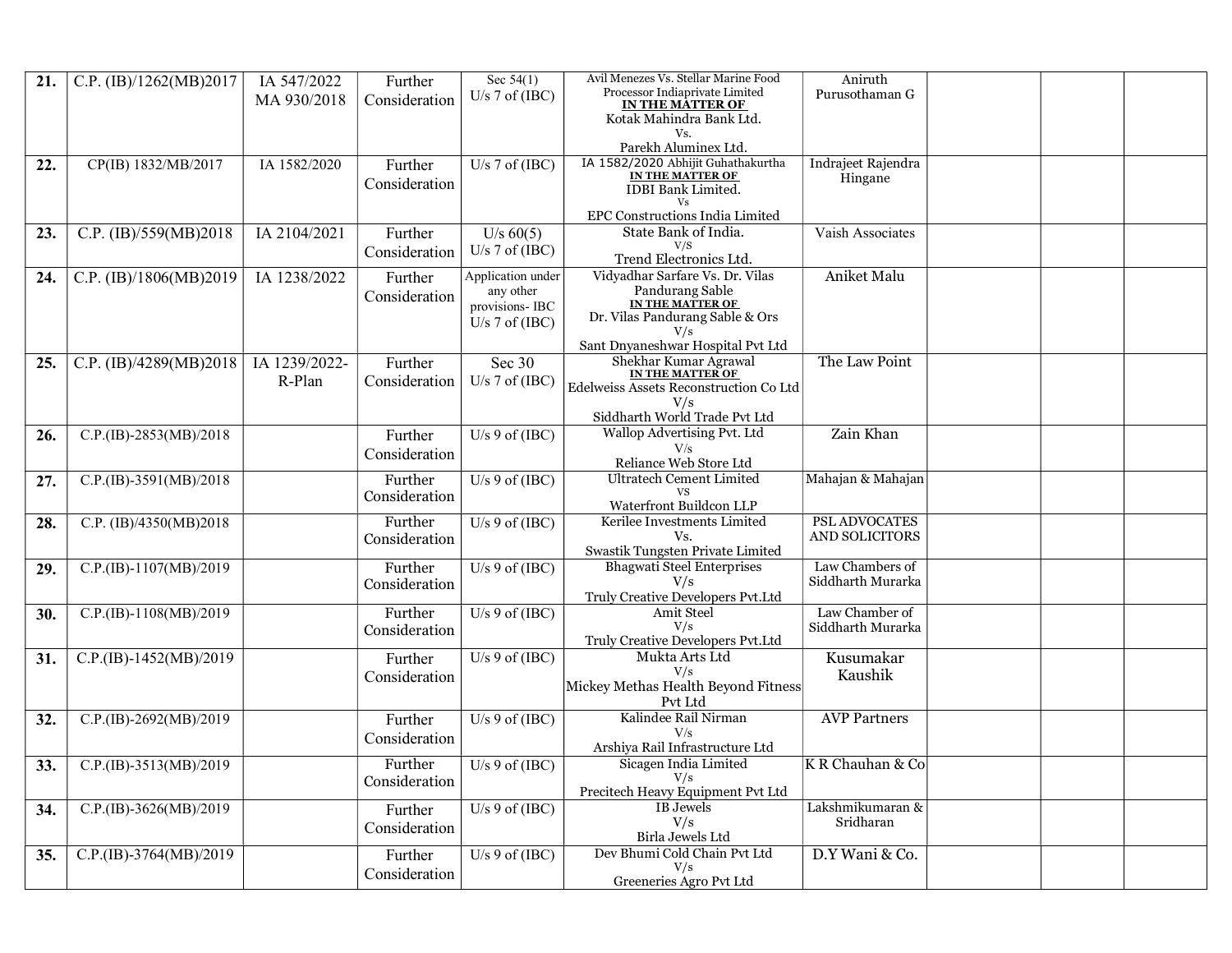| 36. | C.P.(IB)-4078(MB)/2019     |                | Further                  | U/s $9$ of (IBC)                    | Sunrise Petroleum Services                                                    | Nikhil Vasant               |  |  |
|-----|----------------------------|----------------|--------------------------|-------------------------------------|-------------------------------------------------------------------------------|-----------------------------|--|--|
|     |                            |                | Consideration            |                                     | V/s<br>Bhambhani Shipping Ltd                                                 | Chavan                      |  |  |
|     |                            |                |                          |                                     |                                                                               |                             |  |  |
| 37. | C.P.(IB)-4124(MB)/2019     |                | Further                  | $U/s$ 9 of (IBC)                    | <b>DNH Spinners Private Limited</b>                                           | Mehta & Padamsey            |  |  |
|     |                            |                | Consideration            |                                     | V/s<br>Global Energy Private Limited                                          |                             |  |  |
| 38. | C.P.(IB)-4400(MB)/2019     |                | Further                  | $\overline{U/s \, 9 \, o}f( {IBC})$ | Manoj Seth                                                                    | <b>GSV &amp; Associates</b> |  |  |
|     |                            |                | Consideration            |                                     | V/s                                                                           |                             |  |  |
|     | C.P.(IB)-4445(MB)/2019     |                |                          | U/s $9$ of (IBC)                    | Larsen & Toubro Limited<br>Trigger Facility Pvt.Ltd                           | Sonia Sunil                 |  |  |
| 39. |                            |                | Further<br>Consideration |                                     | V/s                                                                           |                             |  |  |
|     |                            |                |                          |                                     | Larsen & Toubro Ltd                                                           |                             |  |  |
| 40. | C.P.(IB)-768(MB)/2020      |                | Further                  | U/s $9$ of (IBC)                    | <b>S</b> R Engineering                                                        | Somenath Sarkar             |  |  |
|     |                            |                | Consideration            |                                     | V/s<br>Larsen & Toubro (L&T) Ltd.                                             | Atul Kumar Singh            |  |  |
| 41. | C.P.(IB)-34(MB)/2020       |                | Further                  | U/s 9 of $(IBC)$                    | Colour Roof (India) Ltd                                                       | Consulta Juris              |  |  |
|     |                            |                | Consideration            |                                     | V/s                                                                           |                             |  |  |
|     |                            |                |                          |                                     | Larsen & Toubro Ltd.<br>Gandhar Oil Refinery India Ltd                        |                             |  |  |
| 42. | C.P. (IB)/3824(MB)2019     | IA 1547/2022   | For Withdrawal           | Sec $60(5)$<br>$U/s$ 9 of (IBC)     | Vs.                                                                           |                             |  |  |
|     |                            |                |                          |                                     | Kadakai Plastics and Chemicals Pvt Ltd                                        |                             |  |  |
| 43. | C.P. (IB)/4201(MB)2019     | IA 1497/2022   | Further                  | Sec. 12A                            | Manoj Desai Vs. Sudha Bhushan<br>IN THE MATTER OF                             | Manoj Kumar<br>Mishra       |  |  |
|     |                            |                | Consideration            | $U/s$ 9 of (IBC)                    | Shree Chemicals                                                               |                             |  |  |
|     |                            |                |                          |                                     | V/s                                                                           |                             |  |  |
|     | C.P. (IB)-1059(MB)/2017    | IA 221/2022    | Further                  |                                     | Bionext Pharma Pvt Ltd<br>U/s 10 of (IBC) Schweiter Systemtek India Pvt. Ltd. | Kalyani Tulankar            |  |  |
| 44. |                            |                | Consideration            |                                     |                                                                               |                             |  |  |
| 45. | C.A.(CAA)/19/MB/2020       | IA (COMPANIES. | Further                  | Application under                   | M/s. Cape Infrastructure Pvt Vs.                                              | R.Prabhakaran               |  |  |
|     |                            | ACT)/ 59/2022  | Consideration            | any other provisions<br>230-232     | Evergreen Renewables Pvt. Ltd                                                 |                             |  |  |
|     |                            |                |                          |                                     |                                                                               |                             |  |  |
| 46. | CP(CAA)/1102/2020/MB       |                | Final Hearing            | 230-232                             | Anurudra Renewables Private                                                   |                             |  |  |
|     | In<br>C.A.(CAA)/19/2020/MB |                |                          |                                     | Limited                                                                       |                             |  |  |
| 47. | TCP 61/2011                |                | Further                  | 397-398                             | Shri Madhukant S. Gupta                                                       | <b>MDP</b> Partners         |  |  |
|     |                            |                | Consideration            |                                     | V/s                                                                           |                             |  |  |
| 48. | TCP 58/2014                | MA 371/2018    | Further                  | 397-398                             | Bombay Cranes Pvt. Ltd.<br>Amsar Pvt. Ltd.                                    | M.V. Kini &                 |  |  |
|     |                            |                | Consideration            |                                     | V/s                                                                           | Co., MSB Legal              |  |  |
|     |                            |                |                          |                                     | Amsar Goa Pvt. Ltd.                                                           |                             |  |  |
| 49. | TCP 74/2014                |                | Further                  | 397-398                             | Vikram Naharwar<br>V/s                                                        | Ms Tejaswita                |  |  |
|     |                            |                | Consideration            |                                     | Amsar Pvt. Ltd. & Ors.                                                        | Nalawade                    |  |  |
| 50. | TCP 44/2016                | MA 264/2017    | Further                  | 397-398                             | Gautam Kantilal Pandhi                                                        | Anushal Bhatt &             |  |  |
|     |                            |                | Consideration            |                                     | V/s                                                                           | Associates                  |  |  |
| 51. | CP 138/2017                |                | Further                  | 131(1)441                           | Shreenath Carbons Pvt. Ltd. & Ors<br>Kohinoor Planet Constructions Pvt.       | Loknath Mishra              |  |  |
|     |                            |                | Consideration            |                                     | Ltd.                                                                          |                             |  |  |
| 52. | CP 86/2017                 |                | Further                  | 441                                 | Kohinoor Planet Constructions Pvt.                                            | Loknath Mishra              |  |  |
|     |                            |                | Consideration            |                                     | Ltd.                                                                          |                             |  |  |
|     |                            |                |                          |                                     |                                                                               |                             |  |  |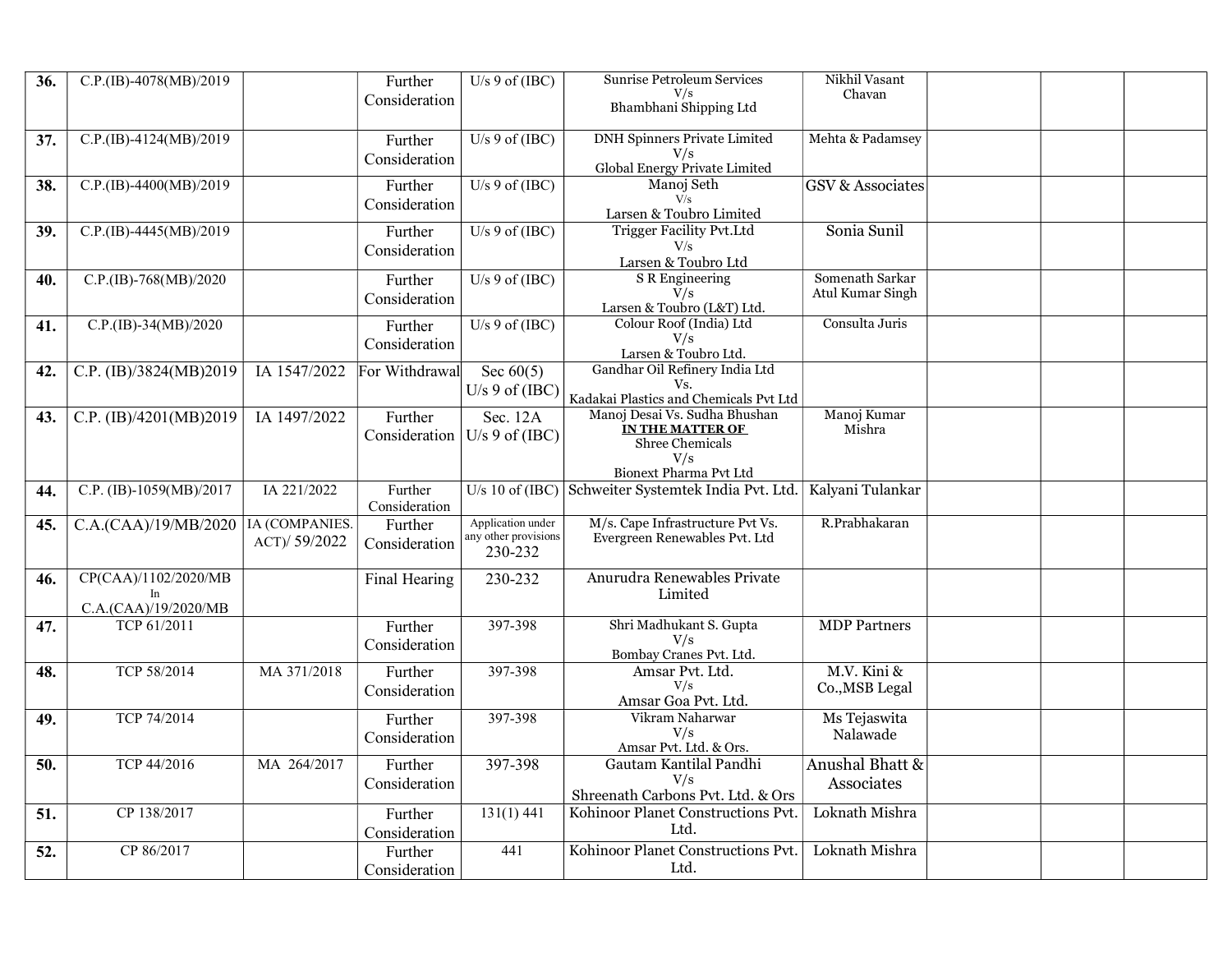| 53. | C.P. 1006/2018    | <b>Court Notice</b>      | 241-242 | Atul Chandrakant Shah                                                 | Amita Desai & |  |  |
|-----|-------------------|--------------------------|---------|-----------------------------------------------------------------------|---------------|--|--|
|     |                   |                          |         | V/s<br>Arc Chemicals Pvt Ltd                                          | Co.           |  |  |
| 54. | C.P. 3352/MB/2018 | Further                  | 73(4)   | Raju Maniar                                                           |               |  |  |
|     |                   | Consideration            |         | V/s<br>Valecha Engineering Limited                                    |               |  |  |
| 55. | C.P. 3356/MB/2018 | Further                  | 73(4)   | Janak R. Gajjar                                                       |               |  |  |
|     |                   | Consideration            |         | V/s                                                                   |               |  |  |
|     |                   | Further                  |         | Valecha Engineering Limited                                           |               |  |  |
| 56. | C.P. 3357/MB/2018 | Consideration            | 73(4)   | Renuka Mahendra Chokshi                                               |               |  |  |
|     |                   |                          |         | $$V\rm/ s$$ Valecha Engineering Limited                               |               |  |  |
| 57. | C.P. 3358/MB/2018 | Further                  | 73(4)   | Chandrika Yogesh Shah                                                 |               |  |  |
|     |                   | Consideration            |         | V/s                                                                   |               |  |  |
| 58. | C.P. 3359/MB/2018 | Further                  | 73(4)   | Valecha Engineering Limited<br>Sanjaykumar A. Patel                   |               |  |  |
|     |                   | Consideration            |         | V/s                                                                   |               |  |  |
|     |                   |                          |         | Valecha Engineering Limited                                           |               |  |  |
| 59. | C.P. 3360/MB/2018 | Further                  | 73(4)   | Janak R. Gajjar                                                       |               |  |  |
|     |                   | Consideration            |         | V/s<br>Zenith Birla India Ltd.                                        |               |  |  |
| 60. | C.P. 3363/MB/2018 | Further                  | 73(4)   | Mahesh Kanubhai Bhatt.                                                |               |  |  |
|     |                   | Consideration            |         | V/s                                                                   |               |  |  |
|     |                   |                          |         | Zenith Birla India Ltd.                                               |               |  |  |
| 61. | C.P. 3364/MB/2018 | Further<br>Consideration | 73(4)   | Shobhaben Kiranbhai Shah                                              |               |  |  |
|     |                   |                          |         | V/s<br>Zenith Birla India Ltd.                                        |               |  |  |
| 62. | C.P. 3366/MB/2018 | Further                  | 73(4)   | Kiranbhai Rasiklal Shah                                               |               |  |  |
|     |                   | Consideration            |         | V/s                                                                   |               |  |  |
|     |                   | Further                  |         | Zenith Birla India Ltd.                                               |               |  |  |
| 63. | C.P. 3369/MB/2018 | Consideration            | 73(4)   | Manohar Prabhakar Sathe<br>V/s                                        |               |  |  |
|     |                   |                          |         | Zenith Birla India Ltd.                                               |               |  |  |
| 64. | C.P. 2138/MB/2018 | Further                  | 73(4)   | Chandratre Subhash Ambadas<br>V/s                                     |               |  |  |
|     |                   | Consideration            |         | Phadnis Resorts and Spa India Ltd                                     |               |  |  |
| 65. | C.P. 2139/MB/2018 | Further                  | 73(4)   | Bhalerao Shashikant Krishna                                           |               |  |  |
|     |                   | Consideration            |         | V/s<br>Phadnis Resorts and Spa India Ltd                              |               |  |  |
| 66. | C.P. 2141/MB/2018 | Further                  | 73(4)   | Vaidya Vinaya                                                         |               |  |  |
|     |                   | Consideration            |         | V/s                                                                   |               |  |  |
| 67. | C.P. 2154/MB/2018 | Further                  | 73(4)   | Phadnis Resorts and Spa India Ltd<br>Chandratre Subhash Ambadas LR of |               |  |  |
|     |                   | Consideration            |         | Late Chandratre Shaila Subhash                                        |               |  |  |
|     |                   |                          |         | V/s                                                                   |               |  |  |
| 68. | C.P. 2164/MB/2018 | Further                  | 73(4)   | Phadnis Resorts and Spa India Ltd<br>Joshi Pushpa Ashokkumar          |               |  |  |
|     |                   | Consideration            |         | V/s                                                                   |               |  |  |
|     |                   |                          |         | Phadnis Resorts and Spa India Ltd                                     |               |  |  |
| 69. | C.P. 2165/MB/2018 | Further<br>Consideration | 73(4)   | Joshi Ashokkumar Gangadhar<br>V/s                                     |               |  |  |
|     |                   |                          |         | Phadnis Resorts and Spa India Ltd                                     |               |  |  |